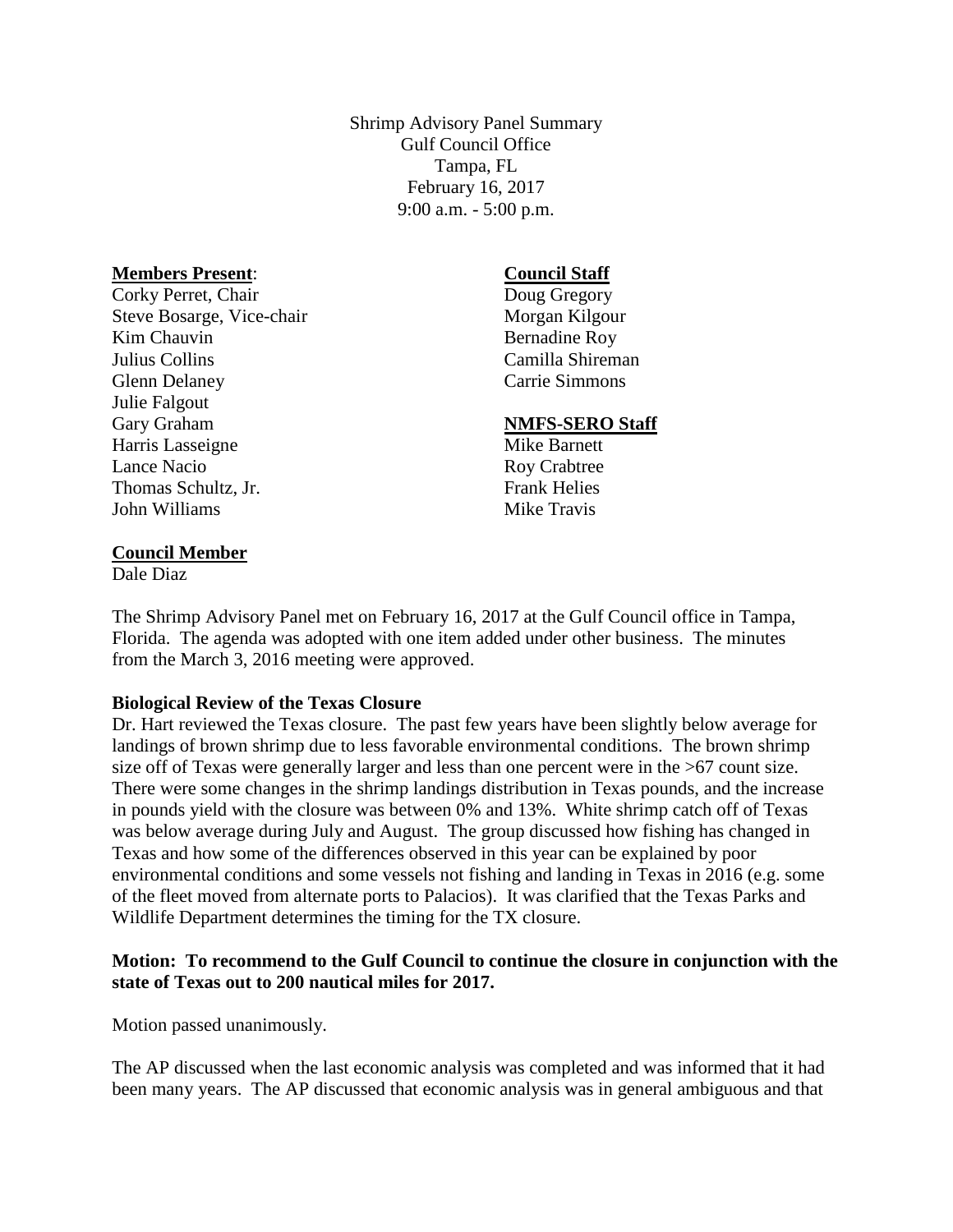economic yield should be used to describe the analysis with regard to either maximizing revenues or maximizing economic profits as outcomes of the analysis.

## **Motion: To request NMFS to estimate economic yield for the fishery from the Texas closure.**

Motion passed unanimously.

The AP also discussed that different countries/regions have different managing strategies such as using seasonal closures. Though not all AP members were in favor of a closure, they were interested in seeing an analysis of what would happen if the seasonal closure was extended to include different states and different areas. Other AP members felt that the shrimp fishery is already well managed and no new closures are needed. A previous analysis concluded that there is not a benefit by extending the closure to the EEZ off of LA. After discussion the AP made the following motion:

## **Motion: Request an updated analysis to examine a closure in statistical area 13 through 21, the Texas closure, with and without the adjacent state closure.**

Motion passed.

## **Review of the Updated Stock Assessments for Brown, White and Pink Shrimp**

Dr. Hart reviewed the stock assessment update for brown, white and pink shrimp. None of the stocks are overfished or are undergoing overfishing. The group discussed that the graph for white shrimp shows reference points below the overfished definition in previous years. It was clarified that these reference points did not come into effect until 2015, and that white shrimp have not been declared overfished because of this. However, there was concern that the SSB<sub>MSY</sub> was getting close to the overfished threshold for white shrimp (see Figure 1). Staff highlighted the discussion section of Shrimp Amendment 15 (which defined status determination criteria for penaeid shrimp) that stated that it was unlikely that an overfished condition would extend for a time period in which a response could be implemented. The AP was concerned that there could be a potential designation of overfished should the trend continue. Staff clarified that the aggregate MSY and OY (addressed in Shrimp Amendment 17B) would not be used to determine status of the shrimp fishery.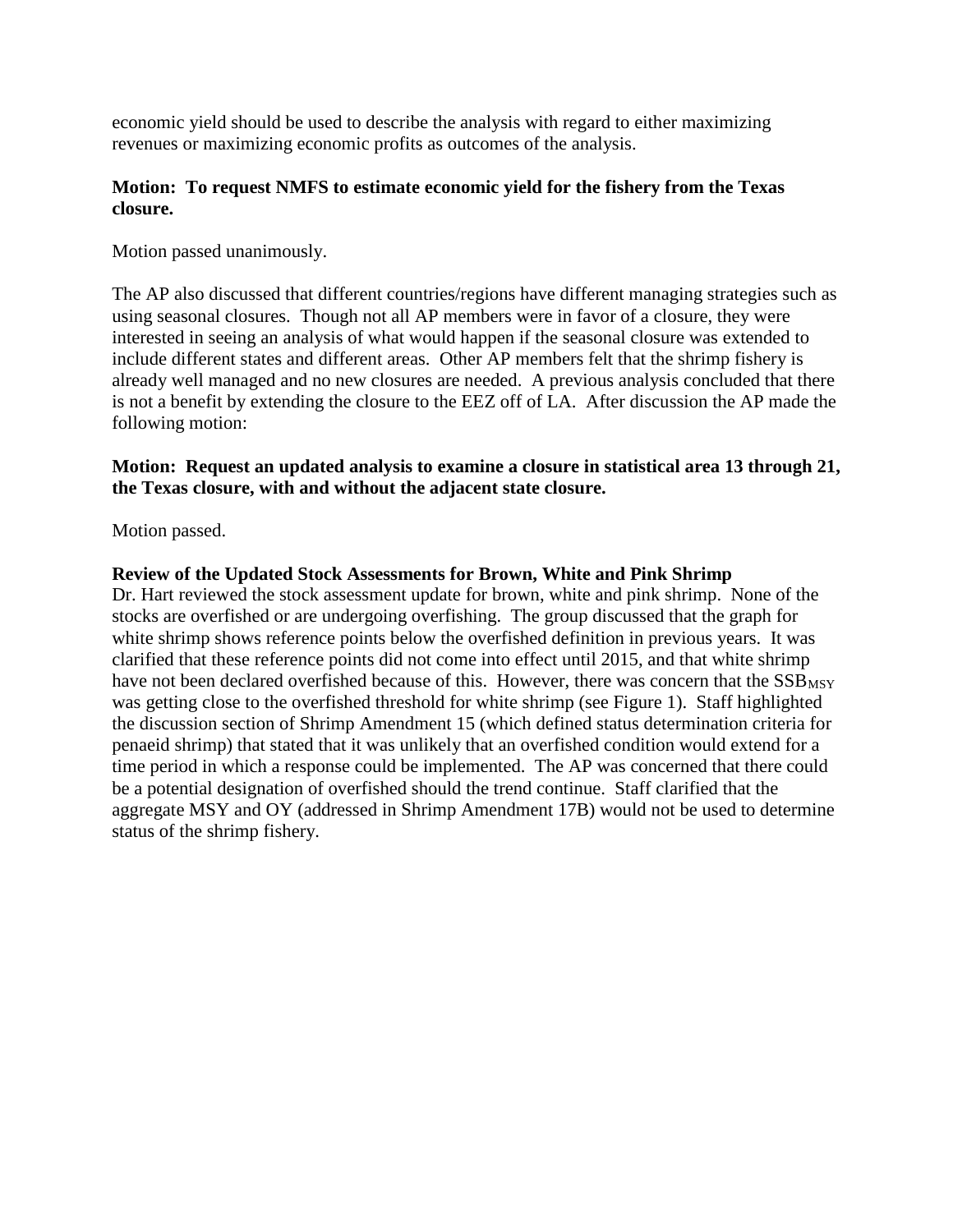

**Figure 1.** White shrimp spawning biomass estimates, 1984-2015 (from White Shrimp Stock Assessment Update 2015).

## **Update on New Proposed TED Rules**

Mr. Barnette summarized the public hearing presentation on the proposed rule regarding TEDs. A brief overview of the issues were presented including an increase in the number of skimmer trawls, and increase in sea turtles in nearshore areas, documented sea turtle bycatch, and issues with tow time limits. Several different configurations of TEDs were tested in skimmer trawls and shrimp loss averaged 6.21%. The current preferred alternative would "Amend the existing TED regulations to require all vessels using skimmer trawls, pusher-head trawls, and wing nets (butterfly trawls)—with the exception of the Biscayne Bay wing net fishery prosecuted in Miami-Dade County, Florida—to use TEDs designed to exclude small turtles." TEDs outlined in the proposed rule would be required within 6 months of final rule publication. Also, the tow time definition would change to the following "For a trawl that is not attached to a door, the tow time begins at the time that the entire net enters the water and ends at the time that the entire net is removed from the water." There was considerable discussion on the number of turtles and nests required for down-listing turtles. There was also a discussion regarding what the definition of "effort" for skimmer trawls was, and it was clarified that this was primarily based on the number of permits. There was also discussion about using alternative funding sources, such as NFWF or RESTORE Act money, to produce TEDs for the industry.

#### **Review of Shrimp Amendment 17B**

Staff provided an overview of Shrimp Amendment 17B and the Council's preferred alternatives. Staff reviewed the slight wording change that clarifies the minimum threshold number of permits in Action 3. Staff also reviewed the Council's change to Alternative 4